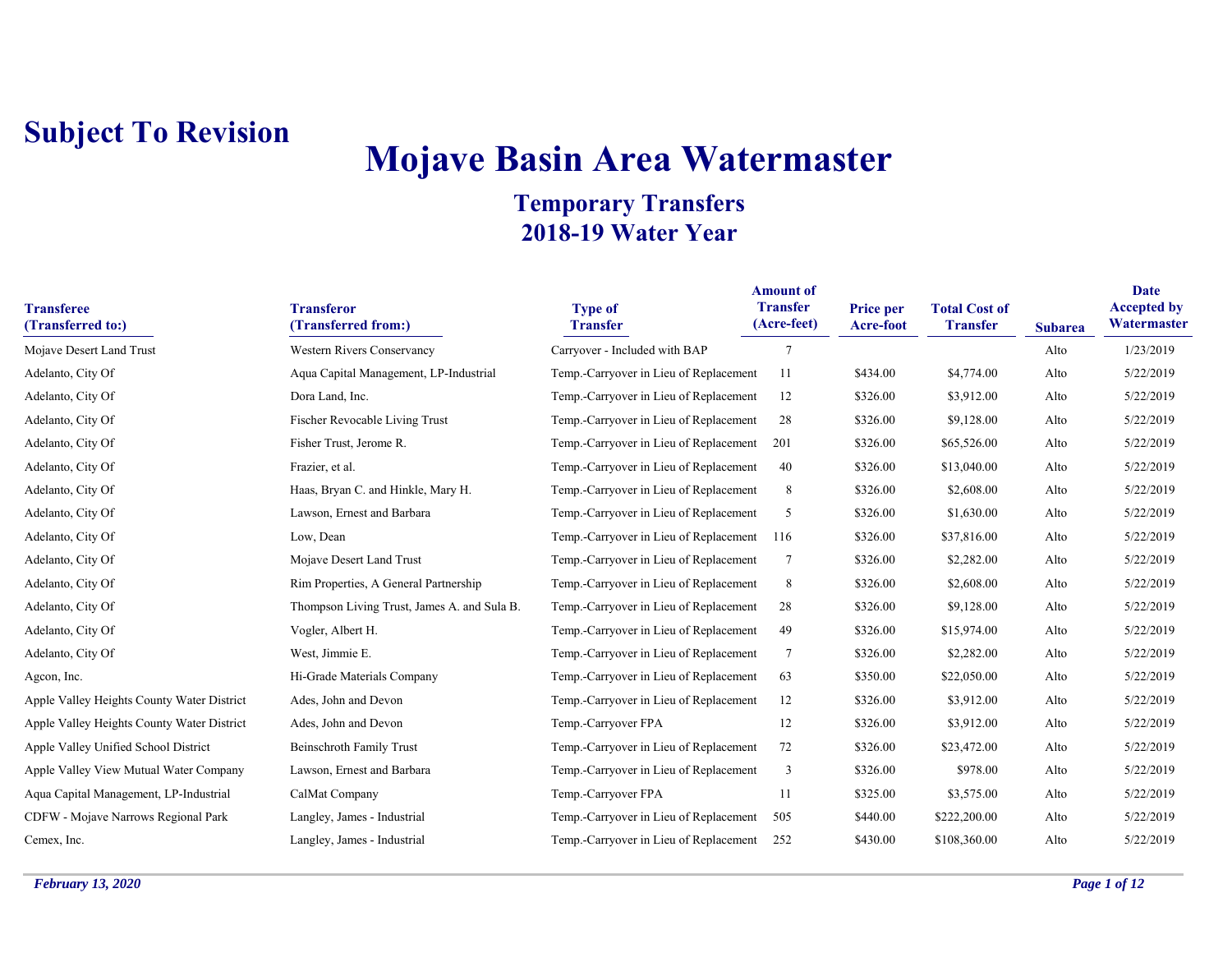# **Mojave Basin Area Watermaster**

| <b>Transferee</b><br>(Transferred to:)                                       | <b>Transferor</b><br>(Transferred from:)    | <b>Type of</b><br><b>Transfer</b>            | <b>Amount of</b><br><b>Transfer</b><br>(Acre-feet) | <b>Price per</b><br>Acre-foot | <b>Total Cost of</b><br><b>Transfer</b> | <b>Subarea</b> | Date<br><b>Accepted by</b><br>Watermaster |
|------------------------------------------------------------------------------|---------------------------------------------|----------------------------------------------|----------------------------------------------------|-------------------------------|-----------------------------------------|----------------|-------------------------------------------|
| Golden State Water Company                                                   | American States Water Company               | Temp.-Carryover in Lieu of Replacement 321   |                                                    | \$390.00                      | \$125,190.00                            | Alto           | 5/22/2019                                 |
| Helendale Community Services District                                        | Laguna Water II, Ltd.                       | Temp.-FPA                                    | 160                                                | \$326.00                      | \$52,160.00                             | Alto           | 5/22/2019                                 |
| Hesperia - Golf Course, City of                                              | Langley, James                              | Temp.-Carryover in Lieu of Replacement       | 219                                                | \$305.00                      | \$66,795.00                             | Alto           | 5/22/2019                                 |
| Hesperia Water District                                                      | Beebe, Robert W. and Dorothy K.             | Temp.-Carryover in Lieu of Replacement       | 5                                                  | \$295.00                      | \$1,475.00                              | Alto           | 5/22/2019                                 |
| Hesperia Water District                                                      | Halanna Equities III                        | Temp.-Carryover in Lieu of Replacement       | 10                                                 | \$295.00                      | \$2,950.00                              | Alto           | 5/22/2019                                 |
| Hesperia Water District                                                      | Hesperia, City of                           | Temp.-Carryover in Lieu of Replacement 4,042 |                                                    | \$520.00                      | \$2,101,840.00                          | Alto           | 5/22/2019                                 |
| Hesperia Water District                                                      | Langley, James                              | Temp.-Carryover in Lieu of Replacement       | 43                                                 | \$305.00                      | \$13,115.00                             | Alto           | 5/22/2019                                 |
| Hesperia Water District                                                      | Langley, James - Industrial                 | Temp.-Carryover in Lieu of Replacement       | 9                                                  | \$440.00                      | \$3,960.00                              | Alto           | 5/22/2019                                 |
| Hesperia Water District                                                      | LHC Alligator, LLC                          | Temp.-FPA                                    | 399                                                | \$295.00                      | \$117,705.00                            | Alto           | 5/22/2019                                 |
| Hesperia Water District                                                      | MLH, LLC                                    | Temp.-Carryover in Lieu of Replacement       | 6                                                  | \$295.00                      | \$1,770.00                              | Alto           | 5/22/2019                                 |
| Hesperia Water District                                                      | Summit Valley Ranch, LLC                    | Temp.-Carryover in Lieu of Replacement       | 27                                                 | \$295.00                      | \$7,965.00                              | Alto           | 5/22/2019                                 |
| Langley, James                                                               | Box, Geary S. and Laura                     | Temp.-Carryover FPA                          | 18                                                 | \$275.00                      | \$4,950.00                              | Alto           | 5/22/2019                                 |
| Langley, James                                                               | CalPortland Company - Agriculture           | Temp.-Carryover FPA                          | 515                                                | \$265.00                      | \$136,475.00                            | Alto           | 5/22/2019                                 |
| Langley, James                                                               | Johnston, Harriet and Johnston, Lawrence W. | Temp.-Carryover FPA                          | 31                                                 | \$275.00                      | \$8,525.00                              | Alto           | 5/22/2019                                 |
| Langley, James                                                               | Johnston, Harriet and Johnston, Lawrence W. | Temp.-Carryover FPA                          | 32                                                 | \$275.00                      | \$8,800.00                              | Alto           | 5/22/2019                                 |
| Langley, James                                                               | Johnston, Harriet and Johnston, Lawrence W. | Temp.-Carryover FPA                          | 35                                                 | \$275.00                      | \$9,625.00                              | Alto           | 5/22/2019                                 |
| Langley, James                                                               | Scray, Michelle A. Trust                    | Temp.-Carryover FPA                          | 11                                                 | \$283.00                      | \$3,113.00                              | Alto           | 5/22/2019                                 |
| Langley, James                                                               | West, Howard and Suzy                       | Temp.-Carryover FPA                          | 58                                                 | \$290.00                      | \$16,820.00                             | Alto           | 5/22/2019                                 |
| Langley, James - Industrial                                                  | CalPortland Company - Oro Grande Plant      | Temp.-Carryover FPA                          | 1,127                                              | \$340.00                      | \$383,180.00                            | Alto           | 5/22/2019                                 |
| Langley, James - Industrial                                                  | Hi-Grade Materials Company                  | Temp.-Carryover FPA                          | 9                                                  | \$365.00                      | \$3,285.00                              | Alto           | 5/22/2019                                 |
| Mariana Ranchos County Water District                                        | <b>Beinschroth Family Trust</b>             | Temp.-Carryover in Lieu of Replacement       | 84                                                 | \$320.00                      | \$26,880.00                             | Alto           | 5/22/2019                                 |
| Perry Revocable Living Trust, Thomas and Patricia Lawson, Ernest and Barbara |                                             | Temp.-Carryover in Lieu of Replacement       |                                                    | \$326.00                      | \$326.00                                | Alto           | 5/22/2019                                 |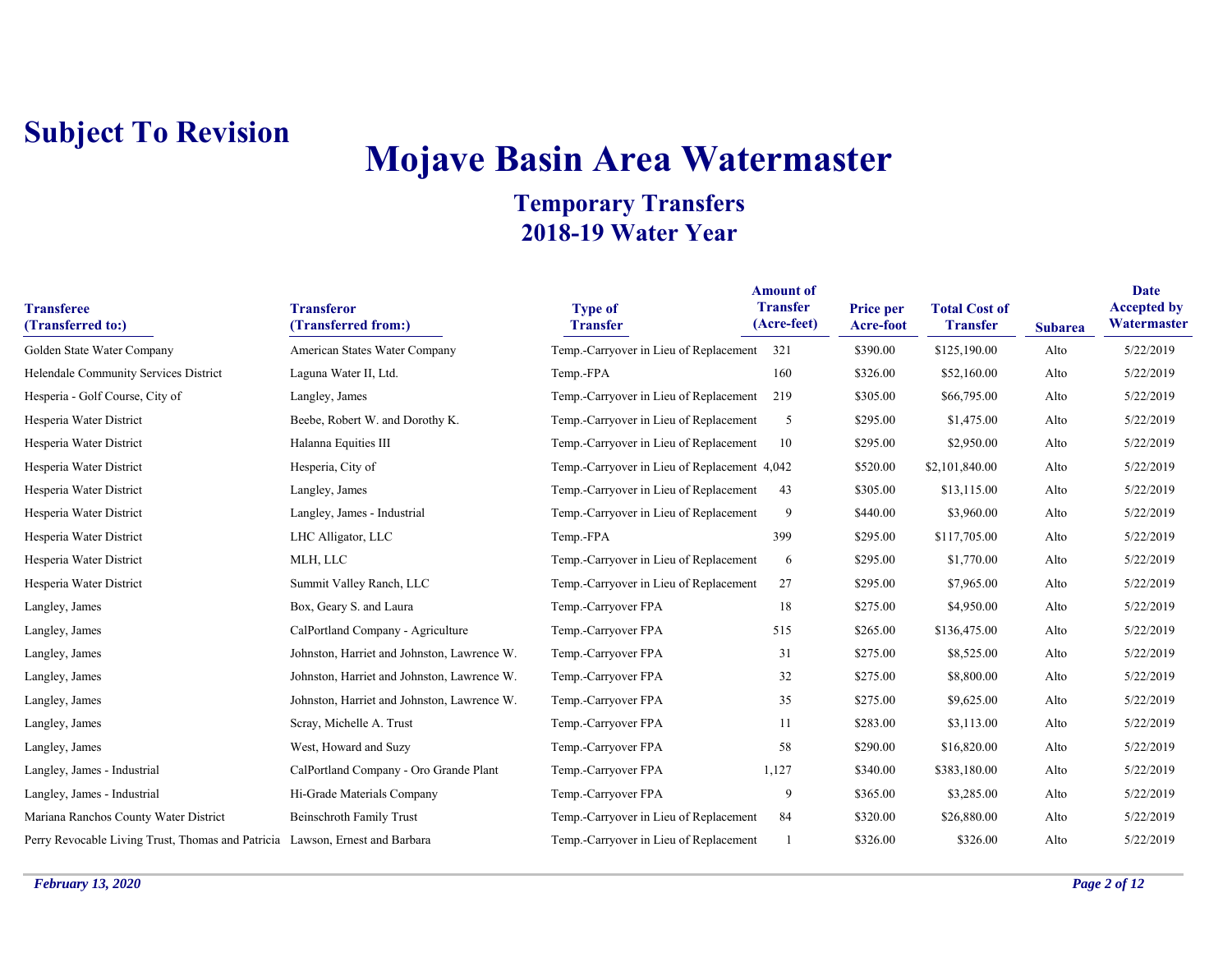# **Mojave Basin Area Watermaster**

| <b>Transferee</b><br>(Transferred to:)                                        | <b>Transferor</b><br>(Transferred from:)    | <b>Type of</b><br><b>Transfer</b>          | <b>Amount of</b><br><b>Transfer</b><br>(Acre-feet) | Price per<br>Acre-foot | <b>Total Cost of</b><br><b>Transfer</b> | <b>Subarea</b> | <b>Date</b><br><b>Accepted by</b><br>Watermaster |
|-------------------------------------------------------------------------------|---------------------------------------------|--------------------------------------------|----------------------------------------------------|------------------------|-----------------------------------------|----------------|--------------------------------------------------|
| San Bernardino County - High Desert Detention Centeangley, James - Industrial |                                             | Temp.-Carryover in Lieu of Replacement 121 |                                                    | \$440.00               | \$53,240.00                             | Alto           | 5/22/2019                                        |
| San Bernardino County Service Area 64                                         | American States Water Company               | Temp.-Carryover in Lieu of Replacement     | 128                                                | \$390.00               | \$49,920.00                             | Alto           | 5/22/2019                                        |
| San Bernardino County Service Area 64                                         | American States Water Company               | Temp.-Carryover FPA                        | 114                                                | \$390.00               | \$44,460.00                             | Alto           | 5/22/2019                                        |
| San Bernardino County Service Area 64                                         | Langley, James                              | Temp.-Carryover FPA                        | 132                                                | \$305.00               | \$40,260.00                             | Alto           | 5/22/2019                                        |
| San Bernardino County Service Area 64                                         | Langley, James - Industrial                 | Temp.-Carryover FPA                        | 249                                                | \$440.00               | \$109,560.00                            | Alto           | 5/22/2019                                        |
| San Bernardino County Service Area 70J                                        | American States Water Company               | Temp.-Carryover in Lieu of Replacement     | 37                                                 | \$390.00               | \$14,430.00                             | Alto           | 5/22/2019                                        |
| San Bernardino County Service Area 70J                                        | San Bernardino County Service Area 42       | Temp.-Carryover FPA                        | 213                                                | \$400.00               | \$85,200.00                             | Alto           | 5/22/2019                                        |
| <b>Silver Lakes Association</b>                                               | Fisher Trust, Jerome R.                     | Temp.-Carryover in Lieu of Replacement     | 68                                                 | \$326.00               | \$22,168.00                             | Alto           | 5/22/2019                                        |
| Spring Valley Lake Association                                                | Brown, Bobby G. and Valeria R.              | Temp.-Carryover in Lieu of Replacement     | 33                                                 | \$326.00               | \$10,758.00                             | Alto           | 5/22/2019                                        |
| Spring Valley Lake Association                                                | Bunnell, Dick                               | Temp.-Carryover in Lieu of Replacement     | 18                                                 | \$326.00               | \$4,564.00                              | Alto           | 5/22/2019                                        |
| Spring Valley Lake Association                                                | Thrasher, Gary                              | Temp.-Carryover in Lieu of Replacement     | 284                                                | \$326.00               | \$92,584.00                             | Alto           | 5/22/2019                                        |
| Spring Valley Lake Country Club                                               | Langley, James                              | Temp.-Carryover FPA                        | 150                                                | \$305.00               | \$45,750.00                             | Alto           | 5/22/2019                                        |
| Spring Valley Lake Country Club                                               | Langley, James                              | Temp.-Carryover FPA                        | 100                                                | \$305.00               | \$30,500.00                             | Alto           | 5/22/2019                                        |
| Thompson Living Trust, R.L. and R.A.                                          | Lawson, Ernest and Barbara                  | Temp.-Carryover in Lieu of Replacement     | 2                                                  | \$326.00               | \$652.00                                | Alto           | 5/22/2019                                        |
| Thunderbird County Water District                                             | Beinschroth Family Trust                    | Temp.-Carryover in Lieu of Replacement     | 48                                                 | \$320.00               | \$15,360.00                             | Alto           | 5/22/2019                                        |
| Victor Valley Community College District                                      | Storm, Randall                              | Temp.-Carryover in Lieu of Replacement     | 50                                                 | \$326.00               | \$16,300.00                             | Alto           | 5/22/2019                                        |
| Victor Valley Community College District                                      | Thompson Living Trust, James A. and Sula B. | Temp.-Carryover in Lieu of Replacement     | 306                                                | \$326.00               | \$99,756.00                             | Alto           | 5/22/2019                                        |
| Victor Valley Memorial Park                                                   | Langley, James                              | Temp.-Carryover in Lieu of Replacement     | 60                                                 | \$307.00               | \$18,420.00                             | Alto           | 5/22/2019                                        |
| Victorville Water District, ID#1                                              | Bass Trust, Newton T.                       | Temp.-Carryover in Lieu of Replacement     | 410                                                | \$326.00               | \$133,660.00                            | Alto           | 5/22/2019                                        |
| Victorville Water District, ID#1                                              | <b>Bastianon Revocable Trust</b>            | Temp.-Carryover in Lieu of Replacement     | -61                                                | \$326.00               | \$19,886.00                             | Alto           | 5/22/2019                                        |
| Victorville Water District, ID#1                                              | <b>Beinschroth Family Trust</b>             | Temp.-Carryover in Lieu of Replacement     | 389                                                | \$326.00               | \$126,814.00                            | Alto           | 5/22/2019                                        |
| Victorville Water District, ID#1                                              | Brown, Jennifer                             | Temp.-Carryover in Lieu of Replacement     | 29                                                 | \$326.00               | \$9,454.00                              | Alto           | 5/22/2019                                        |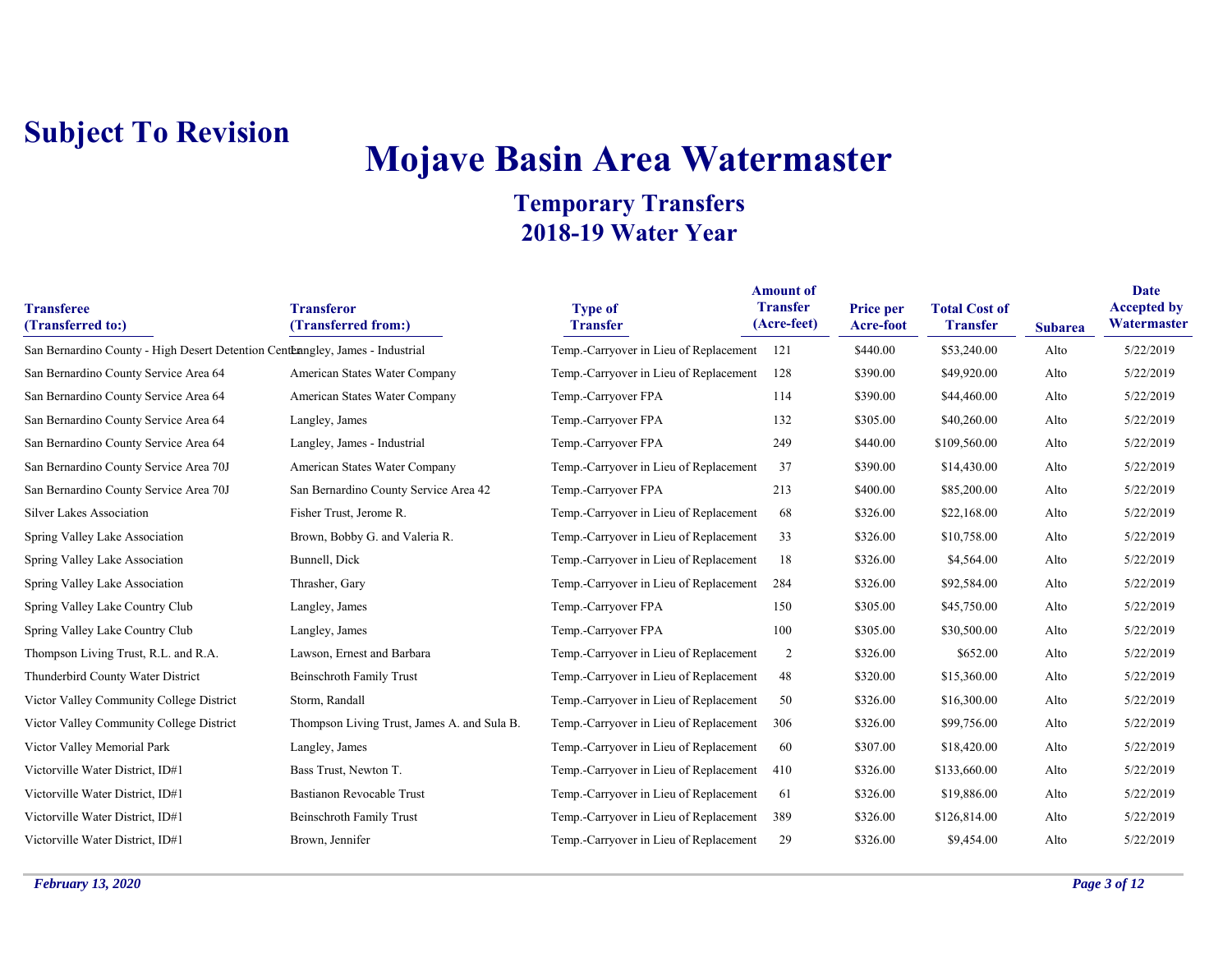# **Mojave Basin Area Watermaster**

| <b>Transferee</b><br>(Transferred to:)     | <b>Transferor</b><br>(Transferred from:)   | <b>Type of</b><br><b>Transfer</b>            | <b>Amount of</b><br><b>Transfer</b><br>(Acre-feet) | Price per<br>Acre-foot | <b>Total Cost of</b><br><b>Transfer</b> | <b>Subarea</b> | Date<br><b>Accepted by</b><br>Watermaster |
|--------------------------------------------|--------------------------------------------|----------------------------------------------|----------------------------------------------------|------------------------|-----------------------------------------|----------------|-------------------------------------------|
| Victorville Water District, ID#1           | Bryant, Ian                                | Temp.-Carryover in Lieu of Replacement       | 24                                                 | \$326.00               | \$7,824.00                              | Alto           | 5/22/2019                                 |
| Victorville Water District, ID#1           | Dolch, Robert and Judy                     | Temp.-Carryover in Lieu of Replacement       | 76                                                 | \$326.00               | \$24,776.00                             | Alto           | 5/22/2019                                 |
| Victorville Water District, ID#1           | Fisher Trust, Jerome R.                    | Temp.-Carryover in Lieu of Replacement       | 238                                                | \$326.00               | \$77,588.00                             | Alto           | 5/22/2019                                 |
| Victorville Water District, ID#1           | Helendale Community Services District      | Temp.-Carryover in Lieu of Replacement       | 686                                                | \$434.00               | \$297,724.00                            | Alto           | 5/22/2019                                 |
| Victorville Water District, ID#1           | Kemper Campbell Ranch                      | Temp.-Carryover in Lieu of Replacement       | 236                                                | \$326.00               | \$76,936.00                             | Alto           | 5/22/2019                                 |
| Victorville Water District, ID#1           | Lake Arrowhead Community Services District | Temp.-Carryover in Lieu of Replacement       | 527                                                | \$326.00               | \$171,802.00                            | Alto           | 5/22/2019                                 |
| Victorville Water District, ID#1           | LHC Alligator, LLC                         | Temp.-Carryover in Lieu of Replacement       | 274                                                | \$326.00               | \$89,324.00                             | Alto           | 5/22/2019                                 |
| Victorville Water District, ID#1           | Luckey 2010 Revocable Trust                | Temp.-Carryover in Lieu of Replacement       | 239                                                | \$326.00               | \$77,914.00                             | Alto           | 5/22/2019                                 |
| Victorville Water District, ID#1           | Nunn Family Trust                          | Temp.-Carryover in Lieu of Replacement       | 28                                                 | \$326.00               | \$9,128.00                              | Alto           | 5/22/2019                                 |
| Victorville Water District, ID#1           | Rue Ranch, Inc.                            | Temp.-Carryover in Lieu of Replacement       | 24                                                 | \$326.00               | \$7,824.00                              | Alto           | 5/22/2019                                 |
| Victorville Water District, ID#1           | Sapp, Robert D. and Lee, Teresa J.         | Temp.-Carryover in Lieu of Replacement       | 27                                                 | \$326.00               | \$8,802.00                              | Alto           | 5/22/2019                                 |
| Victorville Water District, ID#1           | Sudmeier, Glenn W.                         | Temp.-Carryover in Lieu of Replacement       | 15                                                 | \$326.00               | \$4,890.00                              | Alto           | 5/22/2019                                 |
| Victorville Water District, ID#1           | Vanhoops Holdings, LP                      | Temp.-Carryover in Lieu of Replacement       | 288                                                | \$326.00               | \$93,888.00                             | Alto           | 5/22/2019                                 |
| Victorville Water District, ID#1           | Wagner Living Trust                        | Temp.-Carryover in Lieu of Replacement       | 980                                                | \$326.00               | \$319,480.00                            | Alto           | 5/22/2019                                 |
| Victorville Water District, ID#1           | Ward, Ken and Barbara                      | Temp.-Carryover in Lieu of Replacement       | 36                                                 | \$326.00               | \$11,736.00                             | Alto           | 5/22/2019                                 |
| Victorville Water District, ID#2           | Jess Ranch Water Company                   | Temp.-Carryover in Lieu of Replacement 3,171 |                                                    | \$434.00               | \$1,376,214.00                          | Alto           | 5/22/2019                                 |
| Wood, Michael and Denise                   | Low, Dean                                  | Temp.-Carryover in Lieu of Replacement       | 44                                                 | \$350.00               | \$15,400.00                             | Alto           | 5/22/2019                                 |
| Adelanto, City Of                          | LHC Alligator, LLC                         | Temp.-Carryover FPA                          | 125                                                | \$326.00               | \$40,750.00                             | Alto           | 7/24/2019                                 |
| Jamboree Housing Corporation               | Hamilton Family Trust                      | Temp.-Carryover FPA                          | 72                                                 | \$305.00               | \$21,960.00                             | Alto           | 7/24/2019                                 |
| Victorville Water District, ID#1           | DLW Revocable Trust                        | Temp.-Carryover FPA                          | 56                                                 | \$326.00               | \$18,256.00                             | Alto           | 7/24/2019                                 |
| Apple Valley Heights County Water District | McInnis, William S.                        | Temp.-Carryover FPA                          | 17                                                 | \$250.00               | \$4,250.00                              | Alto           | 9/25/2019                                 |
| Apple Valley Heights County Water District | Wakula Family Trust                        | Temp.-Carryover FPA                          | 9                                                  | \$326.00               | \$2,934.00                              | Alto           | 9/25/2019                                 |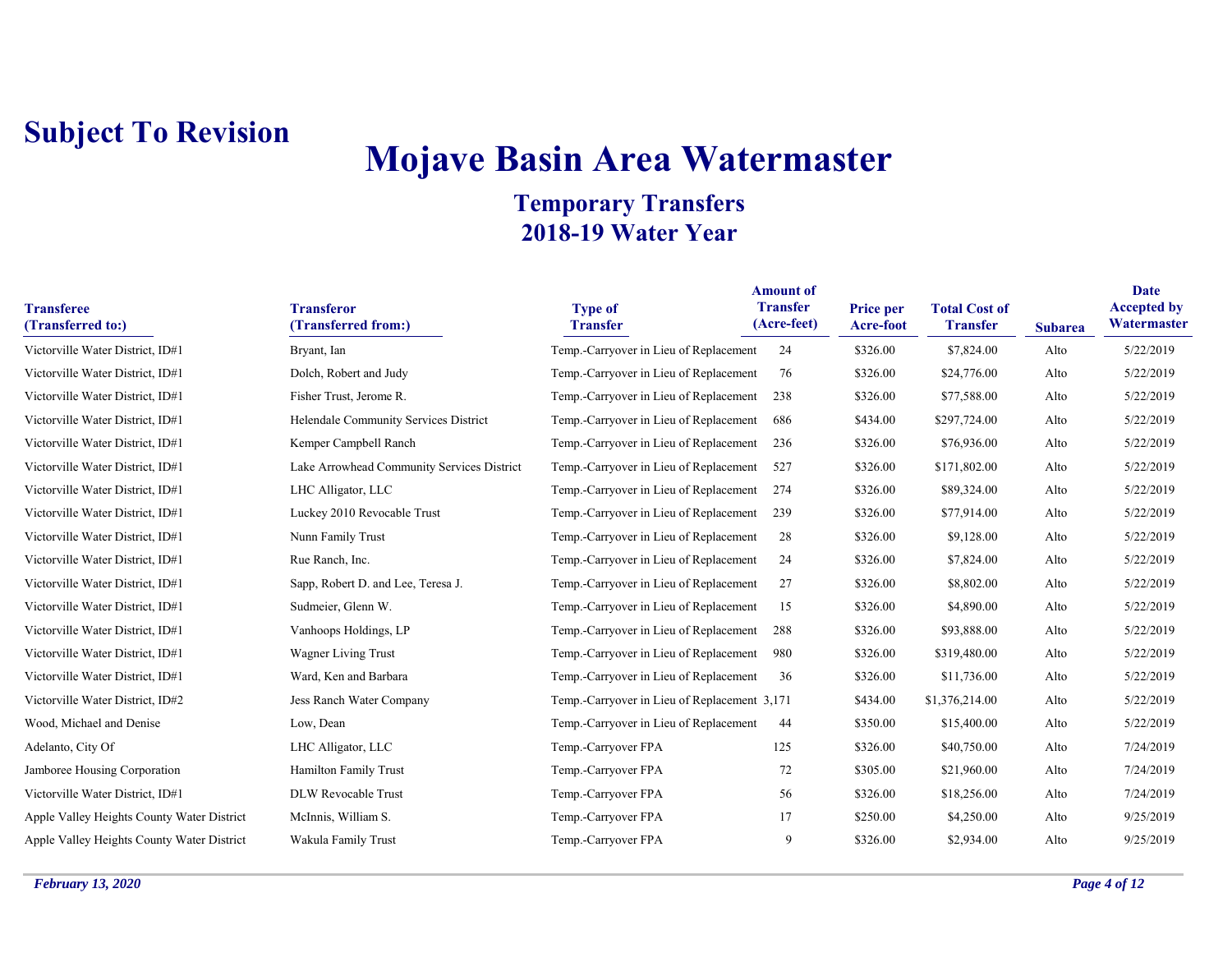## **Mojave Basin Area Watermaster**

| <b>Transferee</b><br>(Transferred to:) | <b>Transferor</b><br>(Transferred from:) | <b>Type of</b><br><b>Transfer</b> | <b>Amount of</b><br><b>Transfer</b><br>(Acre-feet) | <b>Price per</b><br><b>Acre-foot</b> | <b>Total Cost of</b><br><b>Transfer</b> | <b>Subarea</b> | Date<br><b>Accepted by</b><br>Watermaster |
|----------------------------------------|------------------------------------------|-----------------------------------|----------------------------------------------------|--------------------------------------|-----------------------------------------|----------------|-------------------------------------------|
| Hesperia Water District                | Holway Jeffrey R and Patricia Gage       | Temp.-Carryover FPA               |                                                    | \$305.00                             | \$2,135.00                              | Alto           | 9/25/2019                                 |
| Hesperia Water District                | Holway, Jeffrey R                        | Temp.-Carryover FPA               |                                                    | \$305.00                             | \$2,745.00                              | Alto           | 9/25/2019                                 |
| Hesperia Water District                | Hunt, Connie                             | Temp.-Carryover FPA               | 53                                                 | \$305.00                             | \$16,165.00                             | Alto           | 9/25/2019                                 |
| Hesperia Water District                | Johnson, Ronald                          | Temp.-Carryover FPA               | 25                                                 | \$305.00                             | \$7,625.00                              | Alto           | 9/25/2019                                 |
| Hesperia Water District                | McKinney, Paula                          | Temp.-Carryover FPA               | 27                                                 | \$305.00                             | \$8,235.00                              | Alto           | 9/25/2019                                 |
| Hesperia Water District                | Polich, Donna                            | Temp.-Carryover FPA               | 52                                                 | \$305.00                             | \$15,860.00                             | Alto           | 9/25/2019                                 |
| Victorville Water District, ID#1       | Federal Bureau of Prisons, Victorville   | Temp.-FPA                         | 412                                                | \$520.20                             | \$214,322.40                            | Alto           | 9/25/2019                                 |
|                                        |                                          | Alto Subtotal (95)                | 19,398                                             |                                      | \$7,726,254.40                          |                |                                           |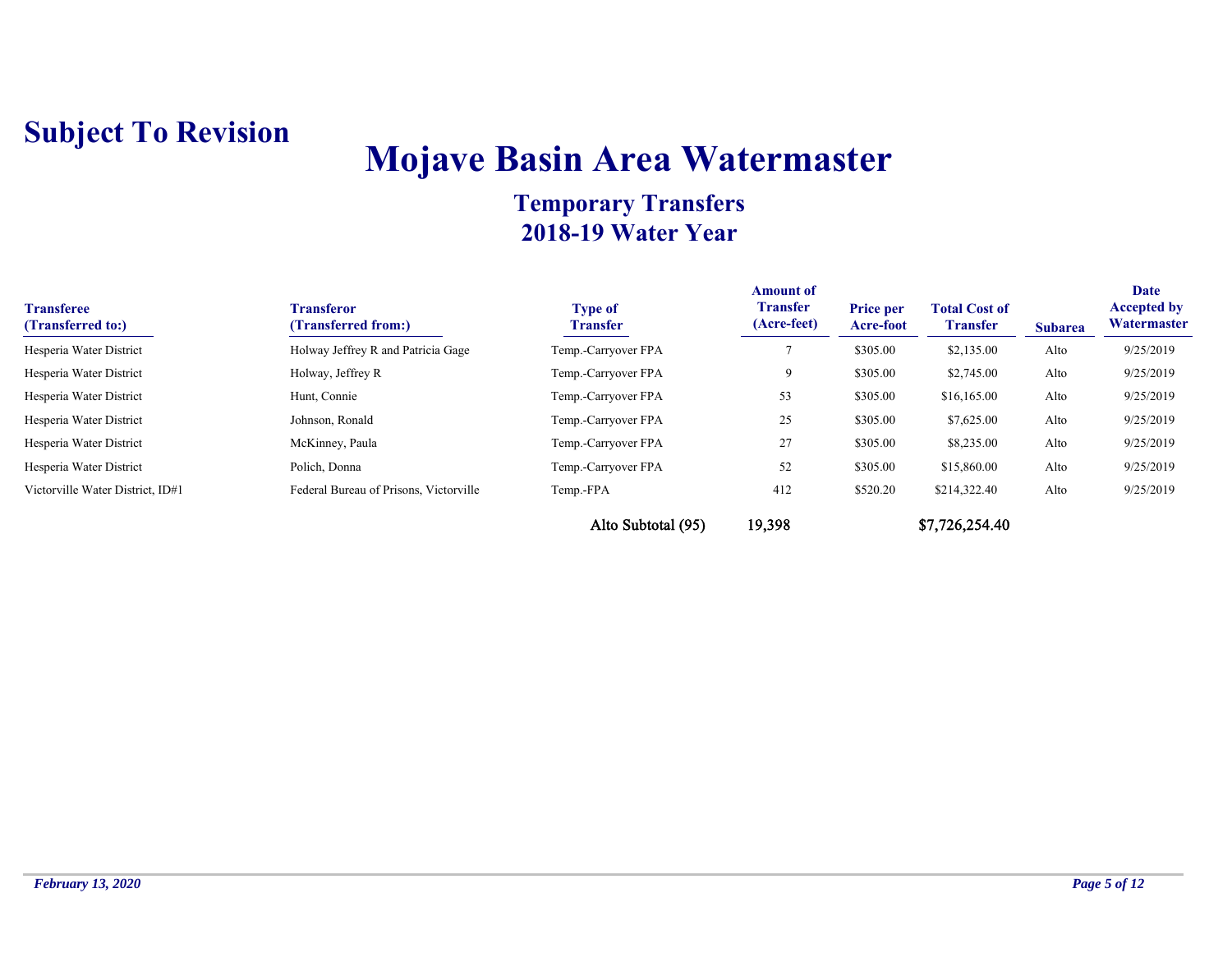# **Mojave Basin Area Watermaster**

| <b>Transferee</b><br>(Transferred to:)          | <b>Transferor</b><br>(Transferred from:)                            | <b>Type of</b><br><b>Transfer</b>      | <b>Amount of</b><br><b>Transfer</b><br>(Acre-feet) | Price per<br>Acre-foot | <b>Total Cost of</b><br><b>Transfer</b> | <b>Subarea</b> | Date<br><b>Accepted by</b><br>Watermaster |
|-------------------------------------------------|---------------------------------------------------------------------|----------------------------------------|----------------------------------------------------|------------------------|-----------------------------------------|----------------|-------------------------------------------|
| Atchison, Topeka, Santa Fe Railway Company      | New Springs Limited Partnership                                     | Temp.-Carryover FPA                    | 66                                                 | \$25.00                | \$1,650.00                              | Baja           | 5/22/2019                                 |
| Atchison, Topeka, Santa Fe Railway Company      | New Springs Limited Partnership                                     | Temp.-Carryover in Lieu of Replacement | 50                                                 | \$25.00                | \$1,250.00                              | Baja           | 5/22/2019                                 |
| Bernard D. and Janice E., Samples               | Shaw, Robert M. and Lori A. Slater-Shaw                             | Carryover - Included with BAP          | 18                                                 | \$0.00                 | \$0.00                                  | Baja           | 5/22/2019                                 |
| Daggett Community Services District             | Hiett, Harry L.                                                     | Temp.-Carryover in Lieu of Replacement | 10                                                 | \$0.00                 | \$0.00                                  | Baja           | 5/22/2019                                 |
| Daggett Community Services District             | New Springs Limited Partnership                                     | Temp.-Carryover in Lieu of Replacement | 84                                                 | \$20.00                | \$1,680.00                              | Baja           | 5/22/2019                                 |
| De Jong Family Trust                            | Morris Trust, Julia V.                                              | Temp.-Carryover FPA                    | 121                                                | \$25.00                | \$3,025.00                              | Baja           | 5/22/2019                                 |
| Horton's Children's Trust                       | Horton, John                                                        | Temp.-Carryover in Lieu of Replacement | 97                                                 | \$0.00                 | \$0.00                                  | Baja           | 5/22/2019                                 |
| Horton's Children's Trust                       | Murphy, Jean                                                        | Temp.-Carryover in Lieu of Replacement | 7                                                  | \$25.00                | \$175.00                                | Baja           | 5/22/2019                                 |
| Horton's Children's Trust                       | Murphy, Jean                                                        | Temp.-Carryover FPA                    | 3                                                  | \$25.00                | \$75.00                                 | Baja           | 5/22/2019                                 |
| Irvin, Bertrand W.                              | Jackson, James N. Jr Revocable Living Trust                         | Temp.-Carryover FPA                    | 5                                                  | \$25.00                | \$125.00                                | Baja           | 5/22/2019                                 |
| Kasner Family Limited Partnership               | Kasner, Robert                                                      | Temp.-Carryover in Lieu of Replacement | 516                                                | \$0.00                 | \$0.00                                  | Baja           | 5/22/2019                                 |
| Manning, Sharon S.                              | New Springs Limited Partnership                                     | Temp.-Carryover FPA                    | 19                                                 | \$25.00                | \$475.00                                | Baja           | 5/22/2019                                 |
| Manning, Sharon S.                              | New Springs Limited Partnership                                     | Temp.-Carryover in Lieu of Replacement | 16                                                 | \$25.00                | \$400.00                                | Baja           | 5/22/2019                                 |
| Newberry Springs Recreational Lakes Association | GenOn Energy, Inc.                                                  | Temp.-Carryover FPA                    | 600                                                | \$25.00                | \$15,000.00                             | Baja           | 5/22/2019                                 |
| Quiros, Fransisco J. and Herrmann, Ronald       | New Springs Limited Partnership                                     | Temp.-Carryover FPA                    | 20                                                 | \$25.00                | \$500.00                                | Baja           | 5/22/2019                                 |
| Quiros, Fransisco J. and Herrmann, Ronald       | New Springs Limited Partnership                                     | Temp.-Carryover in Lieu of Replacement | 13                                                 | \$25.00                | \$325.00                                | Baja           | 5/22/2019                                 |
| Smith, Denise dba Amerequine Beauty, Inc.       | New Springs Limited Partnership                                     | Temp.-Carryover in Lieu of Replacement | 91                                                 | \$25.00                | \$2,275.00                              | Baja           | 5/22/2019                                 |
| Van Bastelaar, Alphonse                         | New Springs Limited Partnership                                     | Temp.-Carryover in Lieu of Replacement | 62                                                 | \$25.00                | \$1,550.00                              | Baja           | 5/22/2019                                 |
| Ward, Raymond                                   | Hilarides 1998 Revocable Family Trust                               | Temp.-Carryover in Lieu of Replacement | 80                                                 | \$10.00                | \$800.00                                | Baja           | 5/22/2019                                 |
| Ward, Raymond                                   | Hilarides 1998 Revocable Family Trust                               | Temp.-Carryover FPA                    | 41                                                 | \$10.00                | \$410.00                                | Baja           | 5/22/2019                                 |
| Cheyenne Lake, Inc.                             | Newberry Springs Recreational Lakes Association Temp.-Carryover FPA |                                        | 27                                                 | \$0.00                 | \$0.00                                  | Baja           | 7/24/2019                                 |
| Crystal Lakes Property Owners Association       | Newberry Springs Recreational Lakes Association Temp.-Carryover FPA |                                        | 160                                                | \$0.00                 | \$0.00                                  | Baja           | 7/24/2019                                 |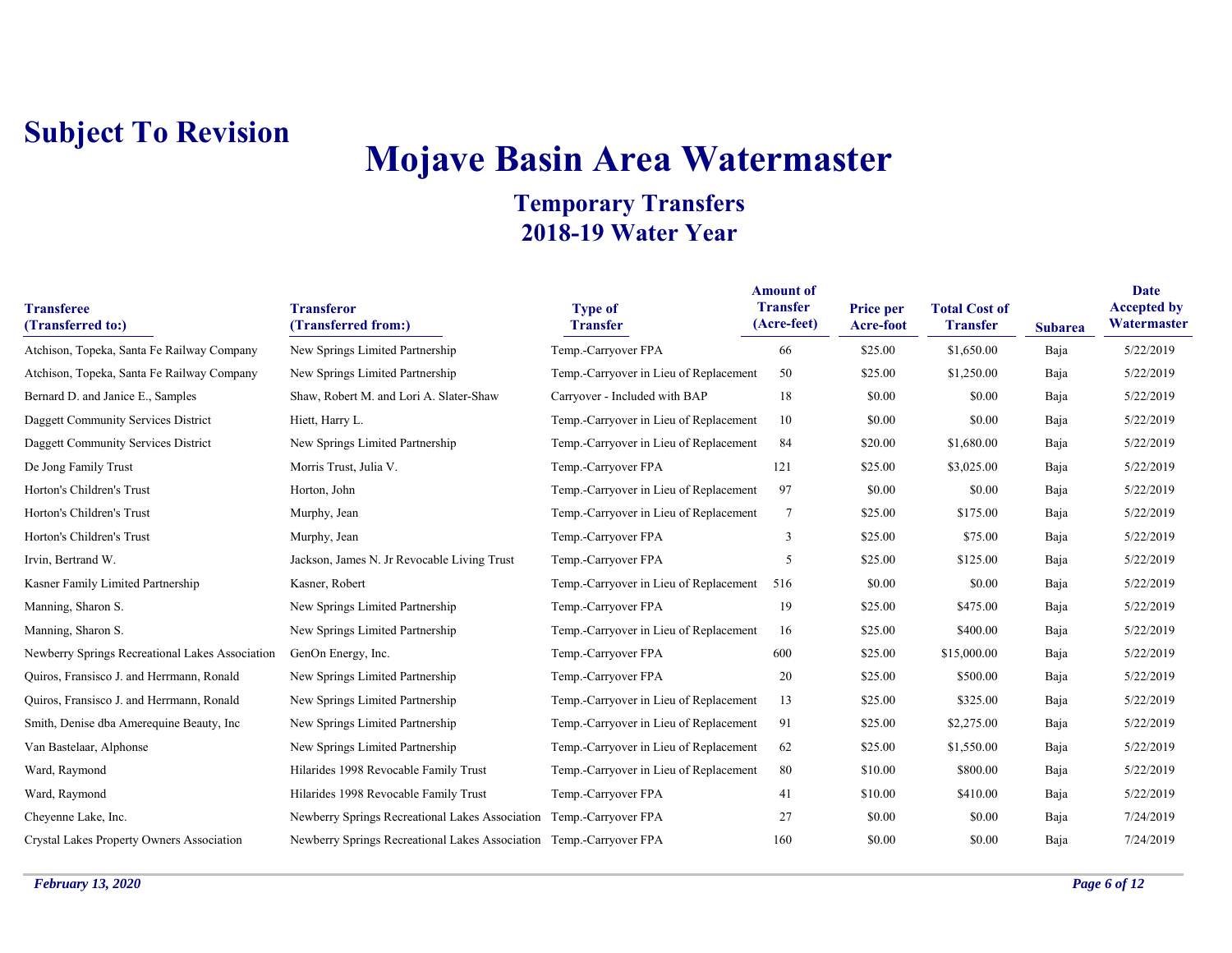# **Mojave Basin Area Watermaster**

| <b>Transferee</b><br>(Transferred to:) | <b>Transferor</b><br>(Transferred from:)                            | <b>Type of</b><br><b>Transfer</b> | <b>Amount of</b><br><b>Transfer</b><br>(Acre-feet) | <b>Price per</b><br>Acre-foot | <b>Total Cost of</b><br><b>Transfer</b> | <b>Subarea</b> | <b>Date</b><br><b>Accepted by</b><br>Watermaster |
|----------------------------------------|---------------------------------------------------------------------|-----------------------------------|----------------------------------------------------|-------------------------------|-----------------------------------------|----------------|--------------------------------------------------|
| Kasner, Robert                         | GenOn Energy, Inc.                                                  | Temp.-Carryover FPA               | 1,500                                              | \$25.00                       | \$37,500.00                             | Baja           | 7/24/2019                                        |
| Lake Jodie Property Owners Association | Newberry Springs Recreational Lakes Association Temp.-Carryover FPA |                                   | 205                                                | \$0.00                        | \$0.00                                  | Baja           | 7/24/2019                                        |
| NSSLC, Inc.                            | Docimo Living Trust, Allen Lee                                      | Carryover - Included with BAP     | 28                                                 |                               |                                         | Baja           | 7/24/2019                                        |
| O. F. D. L., Inc.                      | Newberry Springs Recreational Lakes Association Temp.-Carryover FPA |                                   | 58                                                 | \$0.00                        | \$0.00                                  | Baja           | 7/24/2019                                        |
| Precision Invesments Services, LLC     | CF Properties, LLC                                                  | Carryover - Included with BAP     | 338                                                |                               |                                         | Baja           | 7/24/2019                                        |
| Sundown Lakes, Inc.                    | Newberry Springs Recreational Lakes Association Temp.-Carryover FPA |                                   | 52                                                 | \$0.00                        | \$0.00                                  | Baja           | 7/24/2019                                        |
| Wet Set, Inc.                          | Newberry Springs Recreational Lakes Association Temp.-Carryover FPA |                                   | 54                                                 | \$0.00                        | \$0.00                                  | Baja           | 7/24/2019                                        |
| WLSR, Inc.                             | Newberry Springs Recreational Lakes Association Temp.-Carryover FPA |                                   | 42                                                 | \$0.00                        | \$0.00                                  | Baja           | 7/24/2019                                        |
| De Jong Family Trust                   | Calico Lakes Homeowners Association                                 | Temp.-Carryover FPA               | 155                                                | \$25.00                       | \$3,875.00                              | Baja           | 9/25/2019                                        |
| De Jong Family Trust                   | Gray, George F. and Betty E.                                        | Temp.-Carryover FPA               | 38                                                 | \$25.00                       | \$950.00                                | Baja           | 9/25/2019                                        |
| De Jong Family Trust                   | Hass, Pauline L.                                                    | Temp.-Carryover FPA               | 14                                                 | \$25.00                       | \$350.00                                | Baja           | 9/25/2019                                        |
| De Jong Family Trust                   | Hyatt, James and Brenda                                             | Temp.-Carryover FPA               | -84                                                | \$25.00                       | \$2,100.00                              | Baja           | 9/25/2019                                        |
| De Jong Family Trust                   | Johnson, James R. and Ellen                                         | Temp.-Carryover FPA               | 73                                                 | \$25.00                       | \$1,825.00                              | Baja           | 9/25/2019                                        |
| De Jong Family Trust                   | Precision Investments Services, LLC                                 | Temp.-Carryover FPA               | 145                                                | \$25.00                       | \$3,625.00                              | Baja           | 9/25/2019                                        |
| Hackbarth, Edward E.                   | Kim, Joon Ho and Mal Boon Revocable Trust                           | Temp.-Carryover FPA               | 46                                                 | \$25.00                       | \$1,150.00                              | Baja           | 9/25/2019                                        |
| Van Leeuwen, John                      | New Springs Limited Partnership                                     | Temp.-Carryover FPA               | 100                                                | \$25.00                       | \$2,500.00                              | Baja           | 9/25/2019                                        |
|                                        |                                                                     | Baja Subtotal (38)                | 5,038                                              |                               | \$83,590.00                             |                |                                                  |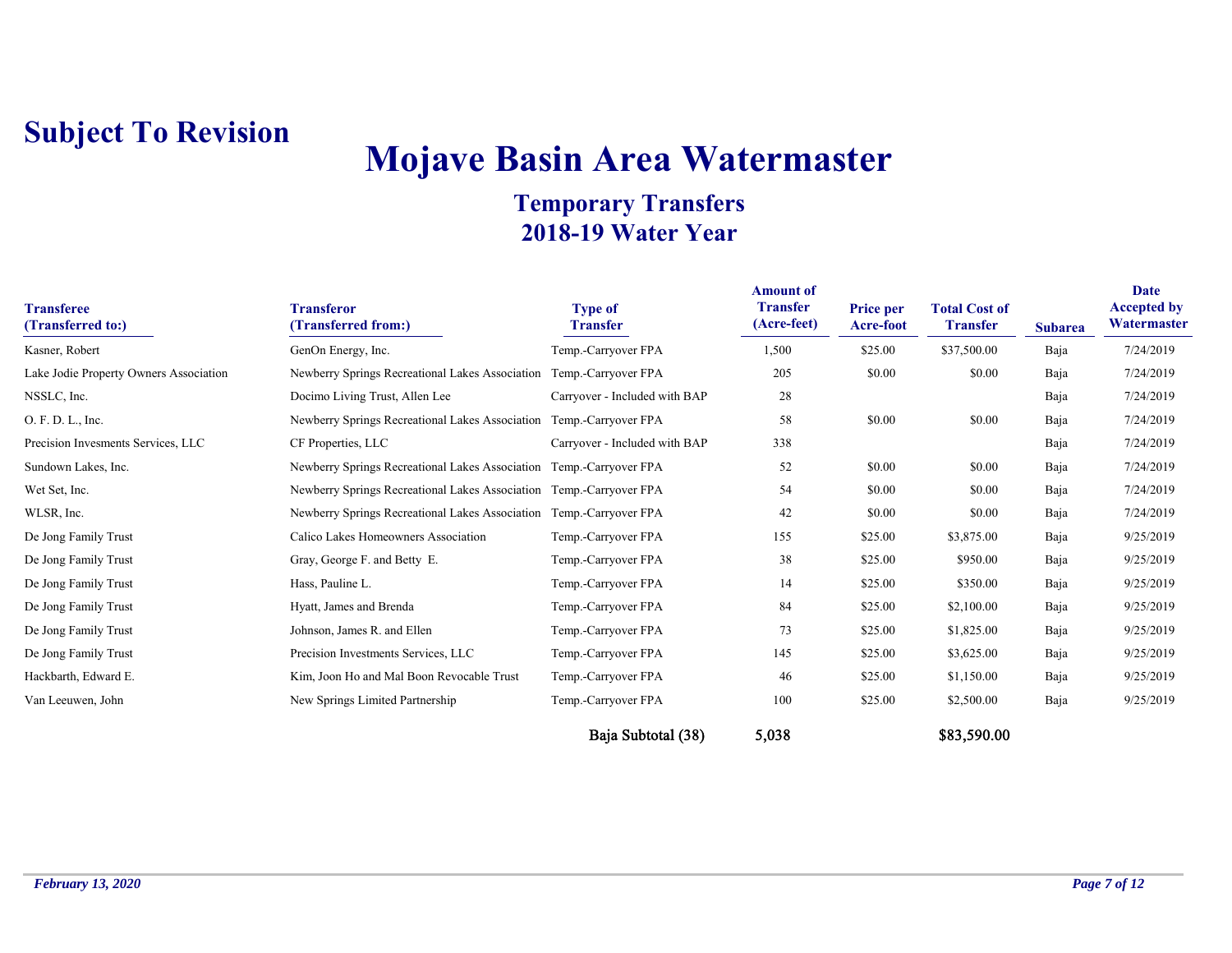# **Mojave Basin Area Watermaster**

| <b>Transferee</b><br>(Transferred to:)      | <b>Transferor</b><br>(Transferred from:)   | <b>Type of</b><br><b>Transfer</b> | <b>Amount of</b><br><b>Transfer</b><br>(Acre-feet) | Price per<br>Acre-foot | <b>Total Cost of</b><br><b>Transfer</b> | <b>Subarea</b> | Date<br><b>Accepted by</b><br>Watermaster |
|---------------------------------------------|--------------------------------------------|-----------------------------------|----------------------------------------------------|------------------------|-----------------------------------------|----------------|-------------------------------------------|
| Adelanto, City Of                           | Aqua Capital Management, LP                | Temp.-Carryover in Lieu of Makeup | 72                                                 | \$50.00                | \$3,600.00                              | C/A            | 5/22/2019                                 |
| Adelanto, City Of                           | Aqua Capital Management, LP                | Temp.-FPA in Lieu of Makeup       | 365                                                | \$50.00                | \$18,250.00                             | C/A            | 5/22/2019                                 |
| Ades, John and Devon                        | Aqua Capital Management, LP                | Temp.-FPA in Lieu of Makeup       |                                                    | \$50.00                | \$50.00                                 | C/A            | 5/22/2019                                 |
| Agcon, Inc.                                 | Hanify, Michael D., dba - White Bear Ranch | Temp.-FPA in Lieu of Makeup       | 30                                                 | \$30.00                | \$900.00                                | C/A            | 5/22/2019                                 |
| Apple Valley Foothill County Water District | Apple Valley Heights County Water District | Temp.-Carryover in Lieu of Makeup | 11                                                 | \$37.50                | \$412.50                                | C/A            | 5/22/2019                                 |
| Apple Valley Foothill County Water District | Aqua Capital Management, LP                | Temp.-FPA in Lieu of Makeup       |                                                    | \$50.00                | \$50.00                                 | C/A            | 5/22/2019                                 |
| Apple Valley Heights County Water District  | Apple Valley Heights County Water District | Temp.-Carryover in Lieu of Makeup | 12                                                 | \$0.00                 | \$0.00                                  | C/A            | 5/22/2019                                 |
| Apple Valley View Mutual Water Company      | Golden State Water Company                 | Temp.-Carryover in Lieu of Makeup | 3                                                  | \$25.00                | \$75.00                                 | C/A            | 5/22/2019                                 |
| Apple Valley, Town Of                       | Aqua Capital Management, LP                | Temp.-Carryover in Lieu of Makeup | 65                                                 | \$50.00                | \$3,250.00                              | C/A            | 5/22/2019                                 |
| <b>Beinschroth Family Trust</b>             | Aqua Capital Management, LP                | Temp.-Carryover in Lieu of Makeup | 6                                                  | \$50.00                | \$300.00                                | C/A            | 5/22/2019                                 |
| Box, Geary S. and Laura                     | Frates, D. Cole                            | Temp.-FPA in Lieu of Makeup       |                                                    | \$45.00                | \$45.00                                 | C/A            | 5/22/2019                                 |
| Brown, Jennifer                             | Aqua Capital Management, LP                | Temp.-Carryover in Lieu of Makeup |                                                    | \$50.00                | \$50.00                                 | C/A            | 5/22/2019                                 |
| Bunnell, Dick                               | Aqua Capital Management, LP                | Temp.-Carryover in Lieu of Makeup |                                                    | \$50.00                | \$50.00                                 | C/A            | 5/22/2019                                 |
| CalMat Company                              | Aqua Capital Management, LP                | Temp.-Carryover in Lieu of Makeup | -1                                                 | \$50.00                | \$50.00                                 | C/A            | 5/22/2019                                 |
| CalPortland Company - Oro Grande Plant      | Kasner Family Limited Partnership          | Temp.-Carryover in Lieu of Makeup | 98                                                 | \$30.00                | \$2,940.00                              | C/A            | 5/22/2019                                 |
| CDFW - Mojave Narrows Regional Park         | Atchison, Topeka, Santa Fe Railway Company | Temp.-Carryover in Lieu of Makeup | 50                                                 | \$30.00                | \$1,500.00                              | C/A            | 5/22/2019                                 |
| CDFW - Mojave Narrows Regional Park         | Atchison, Topeka, Santa Fe Railway Company | Temp.-FPA in Lieu of Makeup       | 96                                                 | \$30.00                | \$2,880.00                              | C/A            | 5/22/2019                                 |
| CDFW - Mojave Narrows Regional Park         | Hanify, Michael D., dba - White Bear Ranch | Temp.-FPA in Lieu of Makeup       |                                                    | \$30.00                | \$30.00                                 | C/A            | 5/22/2019                                 |
| CDFW - Mojave Narrows Regional Park         | Werner, Andrew J.                          | Temp.-FPA in Lieu of Makeup       | 15                                                 | \$30.00                | \$450.00                                | C/A            | 5/22/2019                                 |
| Cemex, Inc.                                 | Kasner Family Limited Partnership          | Temp.-Carryover in Lieu of Makeup | 115                                                | \$30.00                | \$3,450.00                              | C/A            | 5/22/2019                                 |
| Golden State Water Company                  | Golden State Water Company                 | Temp.-Carryover in Lieu of Makeup | 72                                                 | \$25.00                | \$1,800.00                              | C/A            | 5/22/2019                                 |
| Helendale Community Services District       | Aqua Capital Management, LP                | Temp.-Carryover in Lieu of Makeup | 21                                                 | \$45.00                | \$945.00                                | C/A            | 5/22/2019                                 |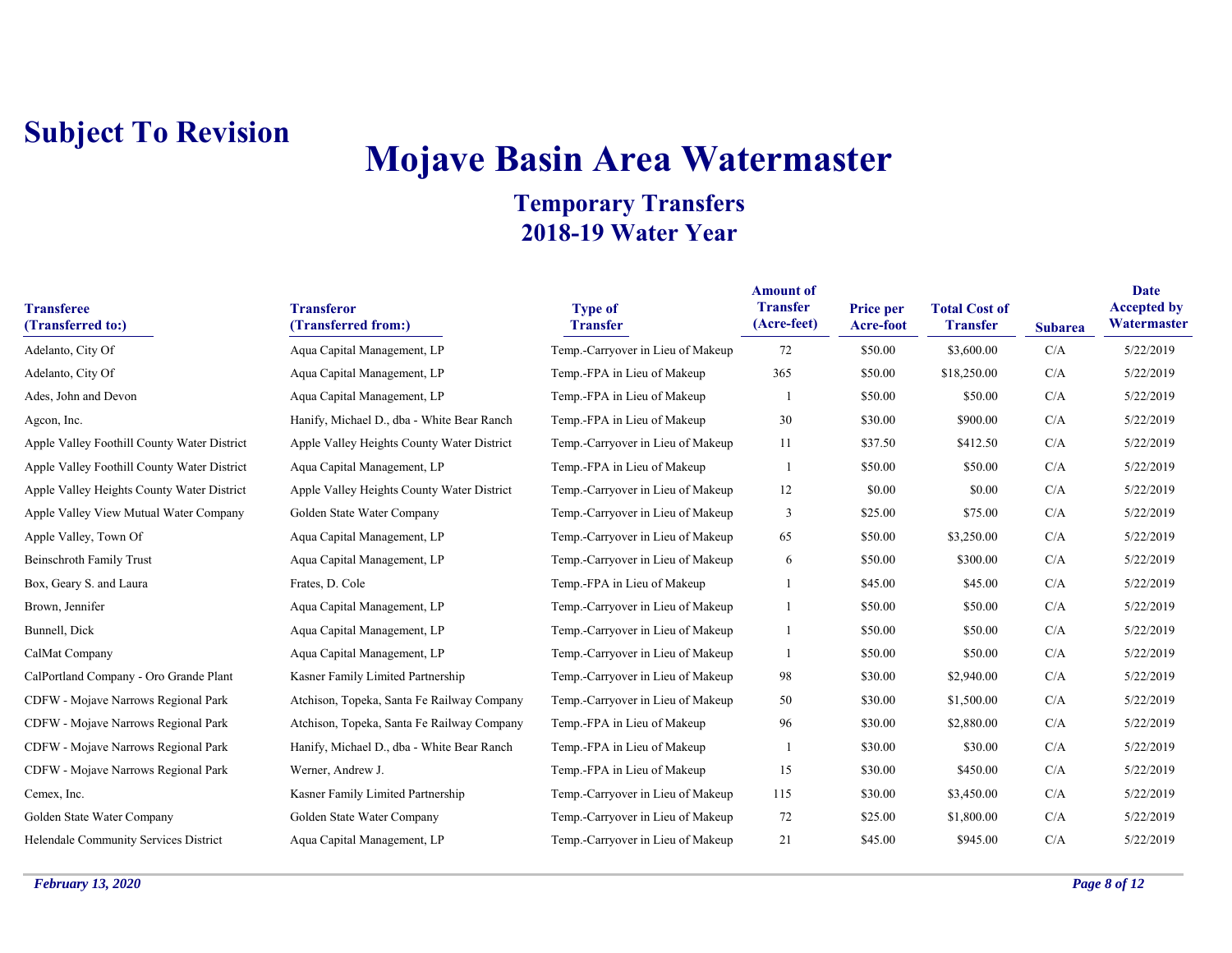# **Mojave Basin Area Watermaster**

| <b>Transferee</b><br>(Transferred to:)                                                      | <b>Transferor</b><br>(Transferred from:)   | <b>Type of</b><br><b>Transfer</b> | <b>Amount of</b><br><b>Transfer</b><br>(Acre-feet) | <b>Price per</b><br>Acre-foot | <b>Total Cost of</b><br><b>Transfer</b> | <b>Subarea</b> | <b>Date</b><br><b>Accepted by</b><br>Watermaster |
|---------------------------------------------------------------------------------------------|--------------------------------------------|-----------------------------------|----------------------------------------------------|-------------------------------|-----------------------------------------|----------------|--------------------------------------------------|
| Helendale Community Services District                                                       | Helendale Community Services District      | Temp.-FPA in Lieu of Makeup       | 176                                                | \$0.00                        | \$0.00                                  | C/A            | 5/22/2019                                        |
| Hesperia - Golf Course, City of                                                             | Golden State Water Company                 | Temp.-Carryover in Lieu of Makeup | 52                                                 | \$25.00                       | \$1,300.00                              | C/A            | 5/22/2019                                        |
| Hesperia Water District                                                                     | Contratto, Ersula                          | Temp.-Carryover in Lieu of Makeup | 120                                                | \$25.00                       | \$3,000.00                              | C/A            | 5/22/2019                                        |
| Hesperia Water District                                                                     | Golden State Water Company                 | Temp.-Carryover in Lieu of Makeup | 637                                                | \$25.00                       | \$15,925.00                             | C/A            | 5/22/2019                                        |
| Hesperia Water District                                                                     | Jordan Family Trust                        | Temp.-Carryover in Lieu of Makeup | 364                                                | \$25.00                       | \$9,100.00                              | C/A            | 5/22/2019                                        |
| Hesperia Water District                                                                     | Kim, Jin S. and Hyun H.                    | Temp.-Carryover in Lieu of Makeup | 152                                                | \$25.00                       | \$3,800.00                              | C/A            | 5/22/2019                                        |
| Hi-Grade Materials Company                                                                  | Hanify, Michael D., dba - White Bear Ranch | Temp.-FPA in Lieu of Makeup       | 3                                                  | \$30.00                       | \$90.00                                 | C/A            | 5/22/2019                                        |
| Jess Ranch Water Company                                                                    | Hill Family Trust and Hill's Ranch, Inc.   | Temp.-Carryover in Lieu of Makeup | 183                                                | \$15.00                       | \$2,745.00                              | C/A            | 5/22/2019                                        |
| Johnson, Carlean                                                                            | Aqua Capital Management, LP                | Temp.-FPA in Lieu of Makeup       | 3                                                  | \$50.00                       | \$150.00                                | C/A            | 5/22/2019                                        |
| Kemper Campbell Ranch                                                                       | Aqua Capital Management, LP                | Temp.-Carryover in Lieu of Makeup | 19                                                 | \$45.00                       | \$855.00                                | C/A            | 5/22/2019                                        |
| Liberty Utilities (Apple Valley Ranchos Water) CorpHill Family Trust and Hill's Ranch, Inc. |                                            | Temp.-Carryover in Lieu of Makeup | 1,056                                              | \$15.00                       | \$15,840.00                             | C/A            | 5/22/2019                                        |
| Mariana Ranchos County Water District                                                       | <b>Brommer Family Trust</b>                | Temp.-Carryover in Lieu of Makeup | 19                                                 | \$65.00                       | \$1,235.00                              | C/A            | 5/22/2019                                        |
| McInnis, William S.                                                                         | Apple Valley Heights County Water District | Temp.-Carryover in Lieu of Makeup |                                                    | \$37.50                       | \$37.50                                 | C/A            | 5/22/2019                                        |
| Navajo Mutual Water Company                                                                 | <b>Brommer Family Trust</b>                | Temp.-Carryover in Lieu of Makeup | $\overline{4}$                                     | \$65.00                       | \$260.00                                | C/A            | 5/22/2019                                        |
| Phelan Piñon Hills Community Services District                                              | Aqua Capital Management, LP                | Temp.-Carryover in Lieu of Makeup | 21                                                 | \$50.00                       | \$1,050.00                              | C/A            | 5/22/2019                                        |
| Rancheritos Mutual Water Company                                                            | <b>Brommer Family Trust</b>                | Temp.-Carryover in Lieu of Makeup | 14                                                 | \$65.00                       | \$910.00                                | C/A            | 5/22/2019                                        |
| San Bernardino County Service Area 42                                                       | <b>Brommer Family Trust</b>                | Temp.-Carryover in Lieu of Makeup | 9                                                  | \$45.00                       | \$405.00                                | C/A            | 5/22/2019                                        |
| San Bernardino County Service Area 64                                                       | Golden State Water Company                 | Temp.-Carryover in Lieu of Makeup | 342                                                | \$25.00                       | \$8,550.00                              | C/A            | 5/22/2019                                        |
| San Bernardino County Service Area 70J                                                      | <b>Brommer Family Trust</b>                | Temp.-Carryover in Lieu of Makeup | 213                                                | \$45.00                       | \$9,585.00                              | C/A            | 5/22/2019                                        |
| Sapp, Robert D. and Lee, Teresa J.                                                          | Aqua Capital Management, LP                | Temp.-Carryover in Lieu of Makeup |                                                    | \$50.00                       | \$50.00                                 | C/A            | 5/22/2019                                        |
| <b>Silver Lakes Association</b>                                                             | Aqua Capital Management, LP                | Temp.-Carryover in Lieu of Makeup | 466                                                | \$45.00                       | \$20,970.00                             | C/A            | 5/22/2019                                        |
| Spring Valley Lake Association                                                              | Aqua Capital Management, LP                | Temp.-FPA in Lieu of Makeup       | 289                                                | \$50.00                       | \$14,450.00                             | C/A            | 5/22/2019                                        |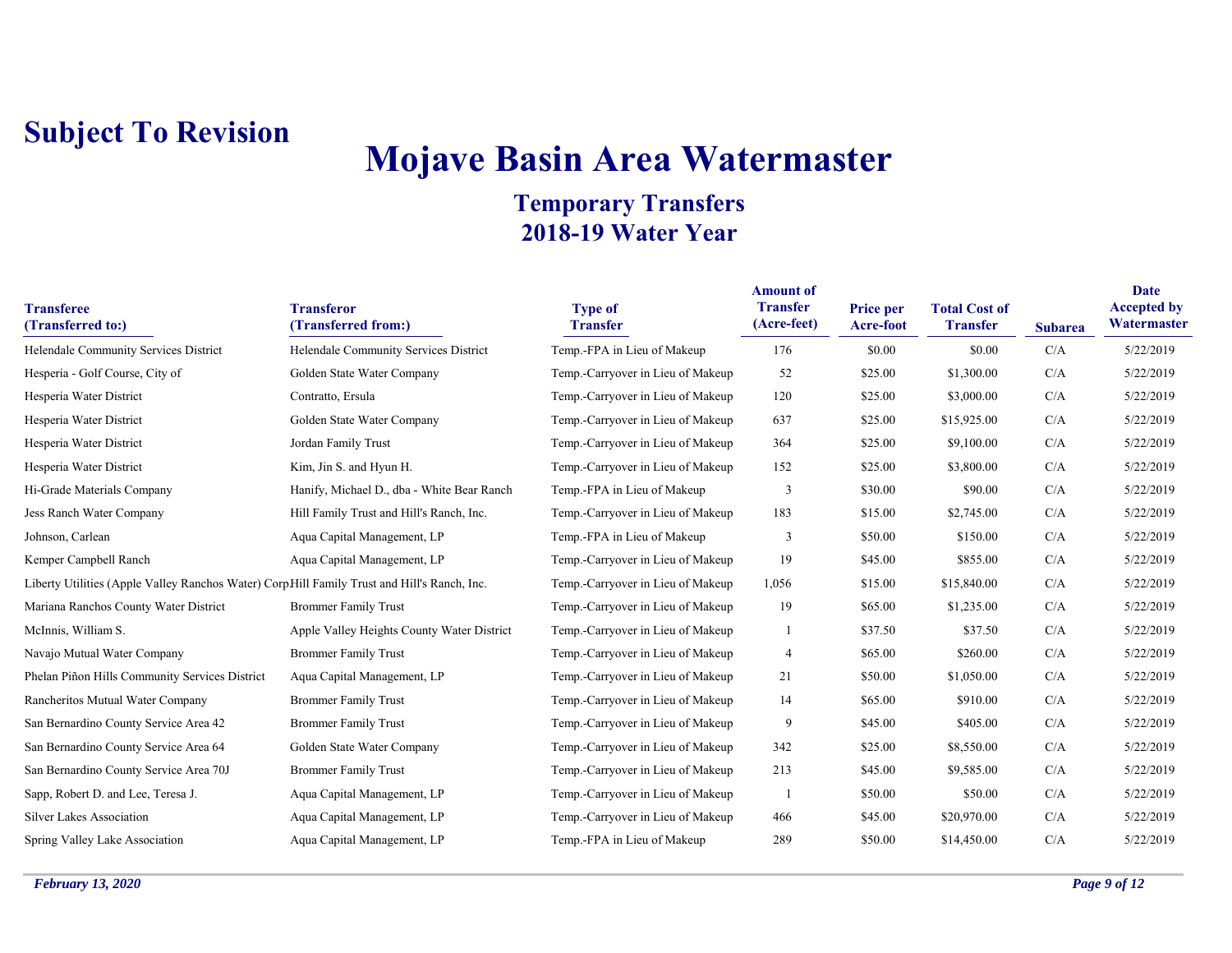# **Mojave Basin Area Watermaster**

| <b>Transferee</b><br>(Transferred to:)   | <b>Transferor</b><br>(Transferred from:)   | <b>Type of</b><br><b>Transfer</b> | <b>Amount of</b><br><b>Transfer</b><br>(Acre-feet) | <b>Price per</b><br><b>Acre-foot</b> | <b>Total Cost of</b><br><b>Transfer</b> | <b>Subarea</b> | <b>Date</b><br><b>Accepted by</b><br>Watermaster |
|------------------------------------------|--------------------------------------------|-----------------------------------|----------------------------------------------------|--------------------------------------|-----------------------------------------|----------------|--------------------------------------------------|
| Spring Valley Lake Country Club          | Dorrance, David W. and Tamela L.           | Temp.-FPA in Lieu of Makeup       | 16                                                 | \$25.00                              | \$400.00                                | C/A            | 5/22/2019                                        |
| Spring Valley Lake Country Club          | Frates, D. Cole                            | Temp.-FPA in Lieu of Makeup       | 10                                                 | \$25.00                              | \$250.00                                | C/A            | 5/22/2019                                        |
| Spring Valley Lake Country Club          | Hanify, Michael D., dba - White Bear Ranch | Temp.-FPA in Lieu of Makeup       | 49                                                 | \$25.00                              | \$1,225.00                              | C/A            | 5/22/2019                                        |
| Spring Valley Lake Country Club          | Hanify, Michael D., dba - White Bear Ranch | Temp.-Carryover in Lieu of Makeup | 10                                                 | \$25.00                              | \$250.00                                | C/A            | 5/22/2019                                        |
| Spring Valley Lake Country Club          | Western Development and Storage, LLC       | Temp.-FPA in Lieu of Makeup       | 5                                                  | \$25.00                              | \$125.00                                | C/A            | 5/22/2019                                        |
| Thompson Living Trust, R.L. and R.A.     | Aqua Capital Management, LP                | Temp.-Carryover in Lieu of Makeup |                                                    | \$50.00                              | \$50.00                                 | C/A            | 5/22/2019                                        |
| Thrasher, Gary                           | Aqua Capital Management, LP                | Temp.-Carryover in Lieu of Makeup | $\overline{c}$                                     | \$50.00                              | \$100.00                                | C/A            | 5/22/2019                                        |
| Thunderbird County Water District        | Aqua Capital Management, LP                | Temp.-FPA in Lieu of Makeup       | 10                                                 | \$50.00                              | \$500.00                                | C/A            | 5/22/2019                                        |
| Victor Valley Community College District | Aqua Capital Management, LP                | Temp.-Carryover in Lieu of Makeup | 19                                                 | \$50.00                              | \$950.00                                | C/A            | 5/22/2019                                        |
| Victorville Water District, ID#1         | Aqua Capital Management, LP                | Temp.-FPA in Lieu of Makeup       | 8                                                  | \$50.00                              | \$400.00                                | C/A            | 5/22/2019                                        |
| Victorville Water District, ID#1         | Aqua Capital Management, LP                | Temp.-Carryover in Lieu of Makeup | 1,170                                              | \$50.00                              | \$58,500.00                             | C/A            | 5/22/2019                                        |
| Victorville Water District, ID#1         | Victorville Water District, ID#1           | Temp.-FPA in Lieu of Makeup       | 637                                                | \$0.00                               | \$0.00                                  | C/A            | 5/22/2019                                        |
| Victorville Water District, ID#2         | Aqua Capital Management, LP                | Temp.-FPA in Lieu of Makeup       | 225                                                | \$50.00                              | \$11,250.00                             | C/A            | 5/22/2019                                        |
| Ward, Ken and Barbara                    | Aqua Capital Management, LP                | Temp.-Carryover in Lieu of Makeup | 3                                                  | \$45.00                              | \$135.00                                | C/A            | 5/22/2019                                        |
|                                          |                                            | $C/A$ Subtotal $(58)$             | 7,347                                              |                                      | \$225,520.00                            |                |                                                  |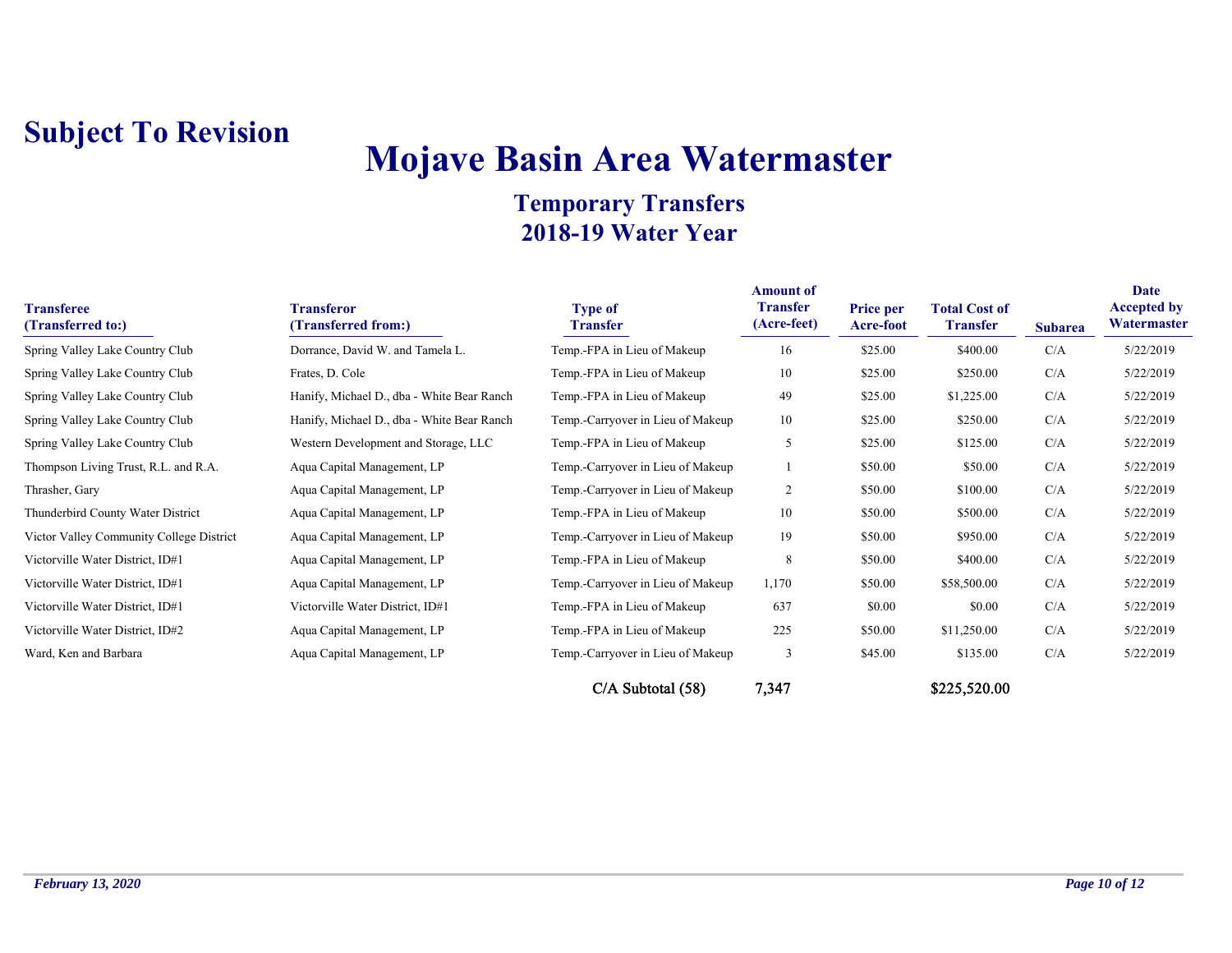# **Mojave Basin Area Watermaster**

| <b>Transferee</b><br>(Transferred to:)                                   | <b>Transferor</b><br>(Transferred from:) | <b>Type of</b><br><b>Transfer</b>      | <b>Amount of</b><br><b>Transfer</b><br>(Acre-feet) | <b>Price per</b><br>Acre-foot | <b>Total Cost of</b><br><b>Transfer</b> | <b>Subarea</b> | <b>Date</b><br><b>Accepted by</b><br>Watermaster |
|--------------------------------------------------------------------------|------------------------------------------|----------------------------------------|----------------------------------------------------|-------------------------------|-----------------------------------------|----------------|--------------------------------------------------|
| Barstow Community Developers, LLC                                        | Soppeland Revocable Trust                | Temp.-Carryover in Lieu of Replacement | 17                                                 | \$55.00                       | \$935.00                                | Centro         | 5/22/2019                                        |
| Grill, Nicholas P. and Millie D.                                         | Van Dam Revocable Trust, E and S         | Temp.-Carryover in Lieu of Replacement | 116                                                | \$50.00                       | \$5,800.00                              | Centro         | 5/22/2019                                        |
| Ruisch Trust, Dale W. and Nellie H.                                      | Pacific Gas and Electric Company         | Temp.-Carryover FPA                    | 200                                                | \$1.00                        | \$200.00                                | Centro         | 5/22/2019                                        |
| Synagrow-WWT, Inc. (dba Nursury Products, LLC) Soppeland Revocable Trust |                                          | Temp.-Carryover in Lieu of Replacement | 8                                                  | \$55.00                       | \$440.00                                | Centro         | 5/22/2019                                        |
| Huerta, Hector                                                           | Golden State Water Company               | Temp.-Carryover FPA                    | 800                                                | \$5.00                        | \$4,000.00                              | Centro         | 9/25/2019                                        |
| Vernola Trust, Pat and Mary Ann                                          | Golden State Water Company               | Temp.-Carryover FPA                    | 1,600                                              | \$5.00                        | \$8,000.00                              | Centro         | 9/25/2019                                        |
|                                                                          |                                          | Centro Subtotal (6)                    | 2,741                                              |                               | \$19,375.00                             |                |                                                  |
| DJC Corporation                                                          | Hal-Dor Ltd.                             | Carryover - Included with BAP          | 19                                                 | \$0.00                        | \$0.00                                  | Este           | 2/27/2019                                        |
| Jones Trust dated March 16, 2002                                         | DJC Corporation                          | Carryover - Included with BAP          | 72                                                 | \$0.00                        | \$0.00                                  | Este           | 2/27/2019                                        |
| Ahn Revocable Living Trust                                               | Ahn, Chun Soo and David                  | Temp.-Carryover in Lieu of Replacement | 67                                                 | \$0.00                        | \$0.00                                  | Este           | 5/22/2019                                        |
| Chung, et al.                                                            | Pak, Kae Soo and Myong Hui Kang          | Temp.-Carryover in Lieu of Replacement | 27                                                 | \$50.00                       | \$1,350.00                              | Este           | 5/22/2019                                        |
| Desert Dawn Mutual Water Company                                         | West End Mutual Water Company            | Temp.-Carryover in Lieu of Replacement | 12                                                 | \$60.00                       | \$720.00                                | Este           | 5/22/2019                                        |
| Oasis World Mission                                                      | Ahn, Chun Soo and David                  | Temp.-Carryover in Lieu of Replacement | 48                                                 | \$0.00                        | \$0.00                                  | Este           | 5/22/2019                                        |
| Omya California, Inc.                                                    | Mitsubishi Cement Corporation            | Temp.-Carryover in Lieu of Replacement | 11                                                 | \$75.00                       | \$825.00                                | Este           | 5/22/2019                                        |
| Rhee, Andrew N.                                                          | Avila, Angel and Evalia                  | Temp.-Carryover in Lieu of Replacement | 11                                                 |                               |                                         | Este           | 5/22/2019                                        |
| Robertson's Ready Mix                                                    | Mitsubishi Cement Corporation            | Temp.-Carryover in Lieu of Replacement | 87                                                 | \$75.00                       | \$6,525.00                              | Este           | 5/22/2019                                        |
| San Bernardino County Service Area 29                                    | Club View Partners                       | Temp.-Carryover in Lieu of Replacement | 21                                                 | \$0.00                        | \$0.00                                  | Este           | 5/22/2019                                        |
| Specialty Minerals, Inc.                                                 | Mitsubishi Cement Corporation            | Temp.-Carryover in Lieu of Replacement | 23                                                 | \$75.00                       | \$1,725.00                              | Este           | 5/22/2019                                        |
| Weiser, et al.                                                           | Gabrych, Eugene                          | Temp.-Carryover in Lieu of Replacement | 91                                                 | \$43.95                       | \$3,999.45                              | Este           | 5/22/2019                                        |
|                                                                          |                                          | Este Subtotal (12)                     | 489                                                |                               | \$15,144.45                             |                |                                                  |